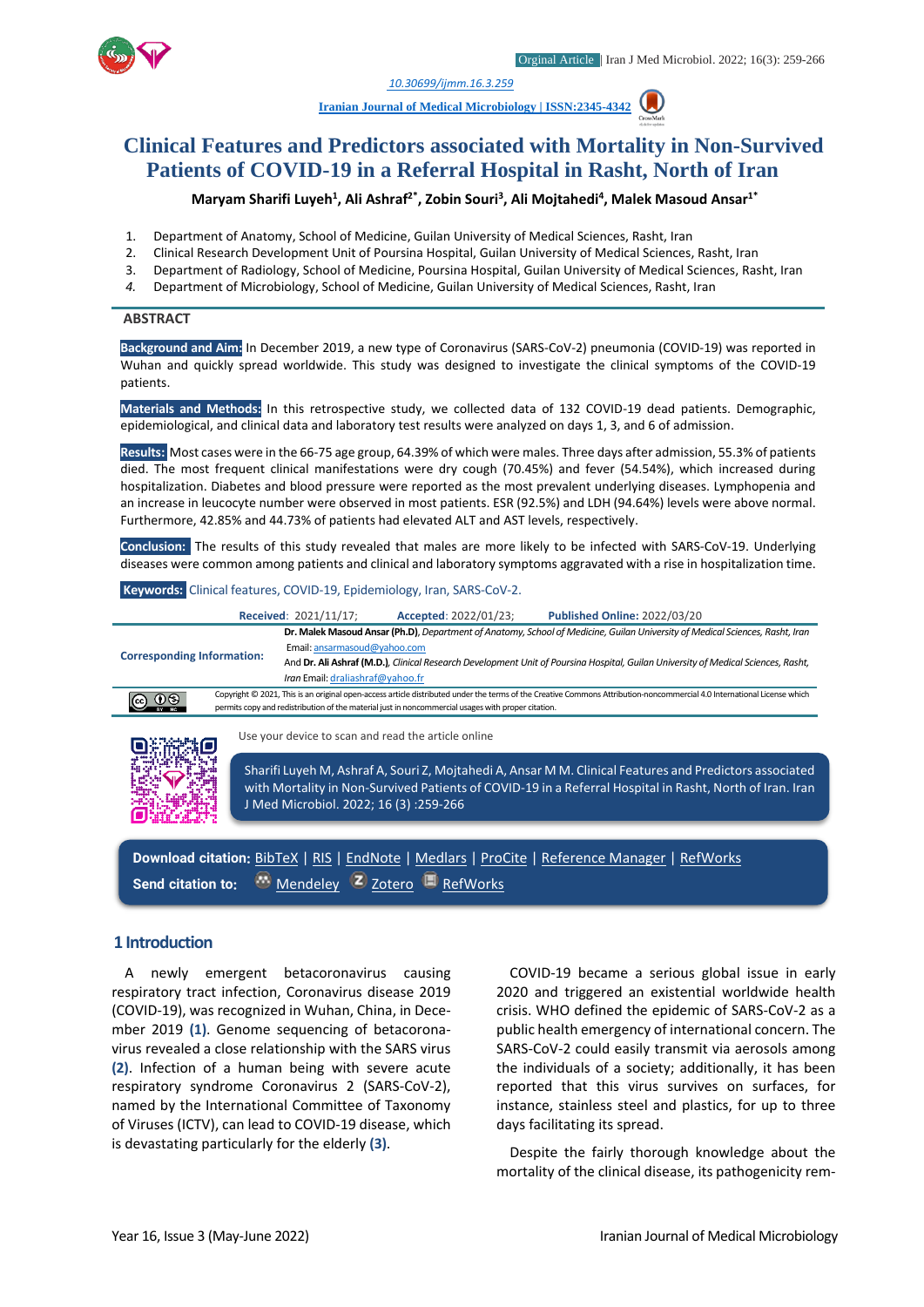ains unknown **(4)**. Six species of Coronavirus leading to disease are identified in humans **(5)**. They cause infections in different systems, like respiratory, enteric, hepatic, and neurological organs **(6)**. The SARS-CoV-2 virus binds to epithelial cells via its main receptor, ACE2, following inhalation in the nasal cavity and begins to replicate **(7)**. In organs with a high expression of ACE2, such as the kidney and intestine, the virus proliferates, and the affected tissues are widely damaged when the protective immune response is impaired **(8)**. Inflammation is induced in the lungs by damaged cells **(9)**.

Patients with COVID-19 have been classified into mild, moderate, severe, and critical groups, based on clinical manifestations and radiographic score **(10)**. The symptoms of COVID-19, such as fever, cough, fatigue, diarrhea, and vomiting, are similar to those of other respiratory viruses **(11).** The lungs have invasive lesions in radiographs presentation **(12)**. Serious complications, including pneumonia, acute respiratory failure (ARF), acute respiratory distress syndrome (ARDS), acute kidney injury, acute cardiac or liver injuries, disseminated intravascular coagulation (DIC), and septic shock may be seen in certain cases facingdeath **(13)**.

The increasing number of patients with severe COVID-19 infection worldwide has led to investments in health care systems and medical supplies **(14)**. There are some techniques to identify COVID-19; predominantly, Real-Time reverse-transcription polymerase chain reaction (rRT-PCR) is used to detect the target genes directly, S, N, E, and RdRp of the virus **(15)**. The severity, mortality prediction, control plans, and treatment of the disease could be measured via several laboratory tests **(16)**; for instance, white blood cell (WBC), lymphopenia, C-reactive protein (CRP), and erythrocyte sedimentation rate (ESR) as hematological tests, as well as lactate dehydrogenase (LDH), creatine kinase (CK), and troponin as biochemical assays, were reported to be associate with the severity of COVID-19 **(17)**.

Laboratory findings and their association with the complications caused by the disease could compromise important knowledge, as specific diagnostic significance, during the appearance of a novel infectious disease **(18).** Although the clinical characteristics of COVID-19 have been mainly defined, the development of severe conditions due to the damage of non-pulmonary organs may change the biochemical parameters' level of kidney and liver, such as creatinine, AST, and ALT to abnormal values **(17)**.

Due to the high morbidity and mortality rate and the necessity of new methods for timely treatment and preventing the death of patients, this study aimed to investigate the changes in paraclinical parameters and

their relationship with the death of hospitalized patients.

### **2.Materials and Methods**

This retrospective-epidemiological study was performed in Razi hospital in Rasht, North of Iran. Razi hospital is a referral hospital during the COVID-19 epidemic in Rasht, and all patients are referred to this center. All the recorded patients had a unique national code, and there were no duplicate cases. A number of 132 hospitalized and non-survived patients from COVID-19 from March to August 2020 were included. Age, sex, and the hospitalization to death duration were measured. This study was evaluated and approved by the Ethics Committee of Guilan University of Medical Sciences (Ethical approval code: IR.- GUMS.REC.1399.137). Ethical Review Board approved the consent taken from all the participants.

#### **2.1. Real-Time PCR**

To diagnose the disease using Real-Time PCR**,** swabs from Patients' nasopharynx and oropharynx were obtained and transferred to Viral Transport Medium (VTM). Viral RNAs were extracted from specimens using Sacace DNA/RNA extraction kit (Sacace Biotechnologies Co., Italy) according to the manufacturer's protocol. Extracted RNA was used as a template to One-Step Real-Time PCR for detecting N (nucleocapsid protein) and RdRp genes in COVID-19 using Real-Time PCR primer/probe kit (Pishtaz Teb Co. Iran). Patients with negative SARS-CoV-2 test results were excluded.

#### **2.2. Clinical Data**

The clinical data were obtained by the research team via the electronic medical record system (HIS). Clinical evidence included physical signs and symptoms, history of organ transplantation and surgery, underlying diseases, such as pulmonary disease, chronic obstructive pulmonary disease (COPD), cancer, asthma, blood pressure, diabetes, chronic renal disease, stroke history, and cardiovascular problems, and drug and smoke history. Moreover, several other clinical symptoms of patients were inclusive nausea, diarrhea, vomiting, headache, muscle pain, dry cough, anorexia, ageusia, and anosmia.

#### **2.3. Laboratory Assays**

Laboratory tests results, including complete blood counts (CBC), erythrocyte sedimentation rate (ESR), hepatic and renal enzymes tests, LDH, blood urea nitrogen (BUN), and serum creatinine, were collected from medical patients' records. Herein, Na, K, PT, and PTT levels, as well as  $pH$ , PaO<sub>2</sub>, PaCO<sub>2</sub>, HCO<sub>3</sub>, and AO<sub>2</sub> saturation were measured.

#### **2.4. Statistics**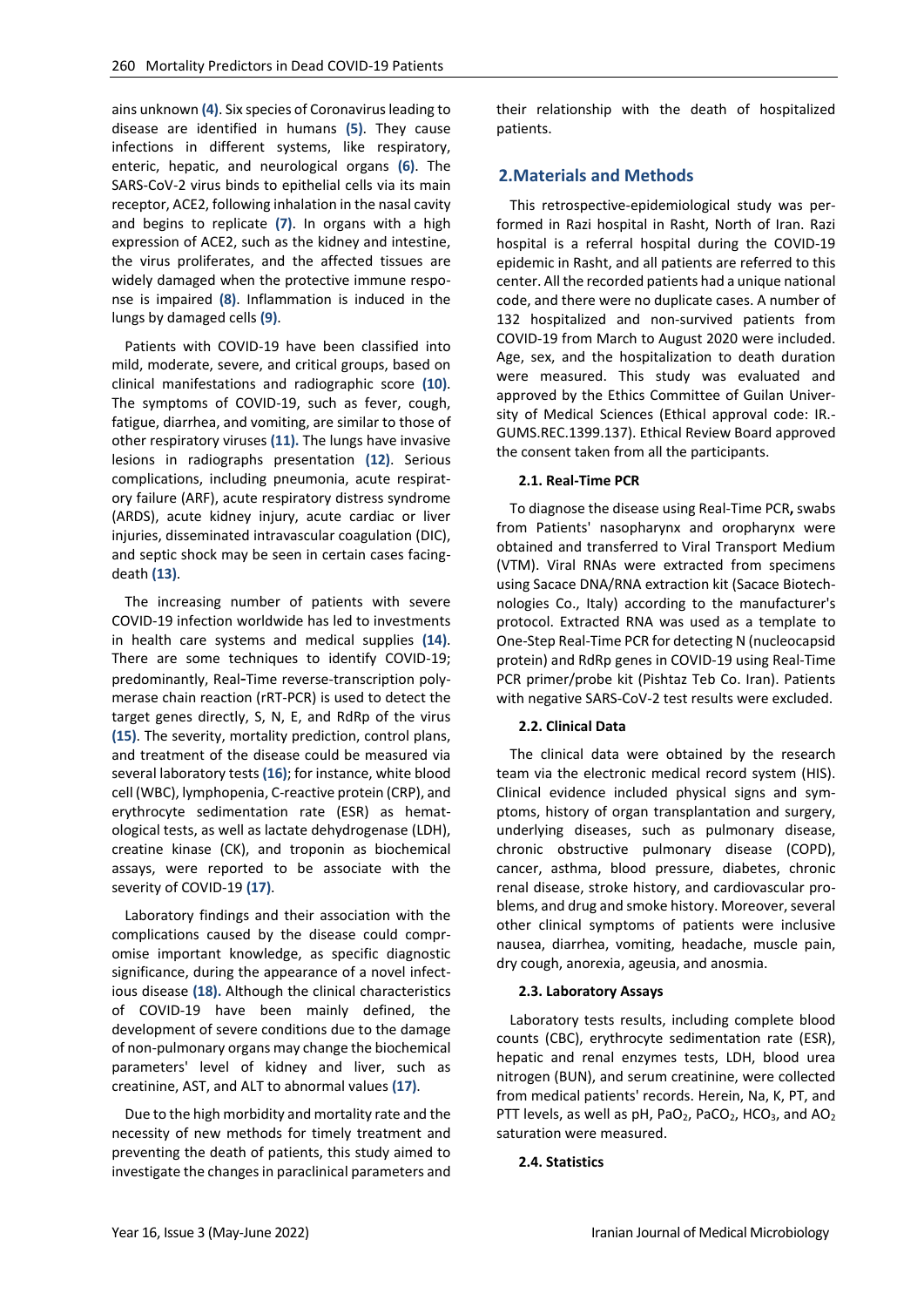Categorical and continuous data were outlined as percentages and median with interquartile range (IQR), respectively. The variable between the groups was compared via χ2 test for categorical data and nonparametric comparative test for continual data. Pvalue<0.05 was considered to be statistically significant.

The variables recognized by univariate analysis (*P* <0.05) were put into the multivariate analysis, in which these variables were balanced according to three main factors (disease severity on admission, mechanical ventilation, and ICU transfer). SPSS version 21.0 software (SPSS Inc., Chicago, ll., USA) was utilized to carry out all the statistical analyses.

## **3.Results**

A total of 132 death cases with confirmed COVID-19 were enrolled in this work. The number of male patients was higher than that of females (85 males versus 47 females). The subjects did not include the medical staff. The participants were categorized into seven age groups (25 to 95). Based on our results, most patients (17.42%) were in the age group of 66- 75, which belongs to the males [\(Table 1\)](#page-2-0).

| Age group | Sex    | N (Percentage) |
|-----------|--------|----------------|
|           |        |                |
|           |        |                |
| 25-35     | Female | 0(0)           |
|           | Male   | 3(2.3)         |
| 36-45     | Female | 4(3.03)        |
|           | Male   | 7(5.3)         |
| 46-55     | Female | 5(3.8)         |
|           | Male   | 9(6.8)         |
| 56-65     | Female | 11 (8.33)      |
|           | Male   | 16 (12.12)     |
| 66-75     | Female | 9(6.81)        |
|           | Male   | 23 (17.42)     |
| 76-85     | Female | 13 (9.84)      |
|           | Male   | 20 (15.15)     |
| 86-95     | Female | 5(3.8)         |
|           | Male   | 7(5.3)         |

<span id="page-2-0"></span>**Table 1.** Frequency of patients based on their age

The patients' symptoms were recorded at 1, 3, and 6 days after admission  $(Table 2)$ ; however, some patients died before days 3 or 6. It should be mentioned that 50% of the subjects were excluded in less than three days, and the rest were hospitalized for four days or longer.

As shown i[n Table 2,](#page-3-0) the patients' clinical symptoms were recorded on days 1, 3, and 6. Among all checked symptoms, only muscle pain was decreased from day 1 (50%) to 6 (41.2%). The other symptoms indicated an increasing rate from day 1 to day 6. Underlying diseases among the patients were also recorded after admission [\(Table 3\)](#page-3-1). Based on our results, diabetes was the most prevalent underlying disease (16.66%),

followed by blood pressure (13.63%). All the patients were checked for a history of asthma, allergy, HIV, immunodeficiency, and pregnancy in women. One female (80-85) with asthma and cardiovascular disease history died two days after admission.

There were other death cases in this study among the cases with underlying diseases; for instance, a man (age group: 45-50) with fauvism, a history of blood pressure, and cardiovascular disease died four days after admission. Another male subject (55-60) with rheumatism and a history of diabetes survived only one day after hospitalization. Lastly, a man (65-70) with pulmonary disease and chronic blood disease died five days after admission.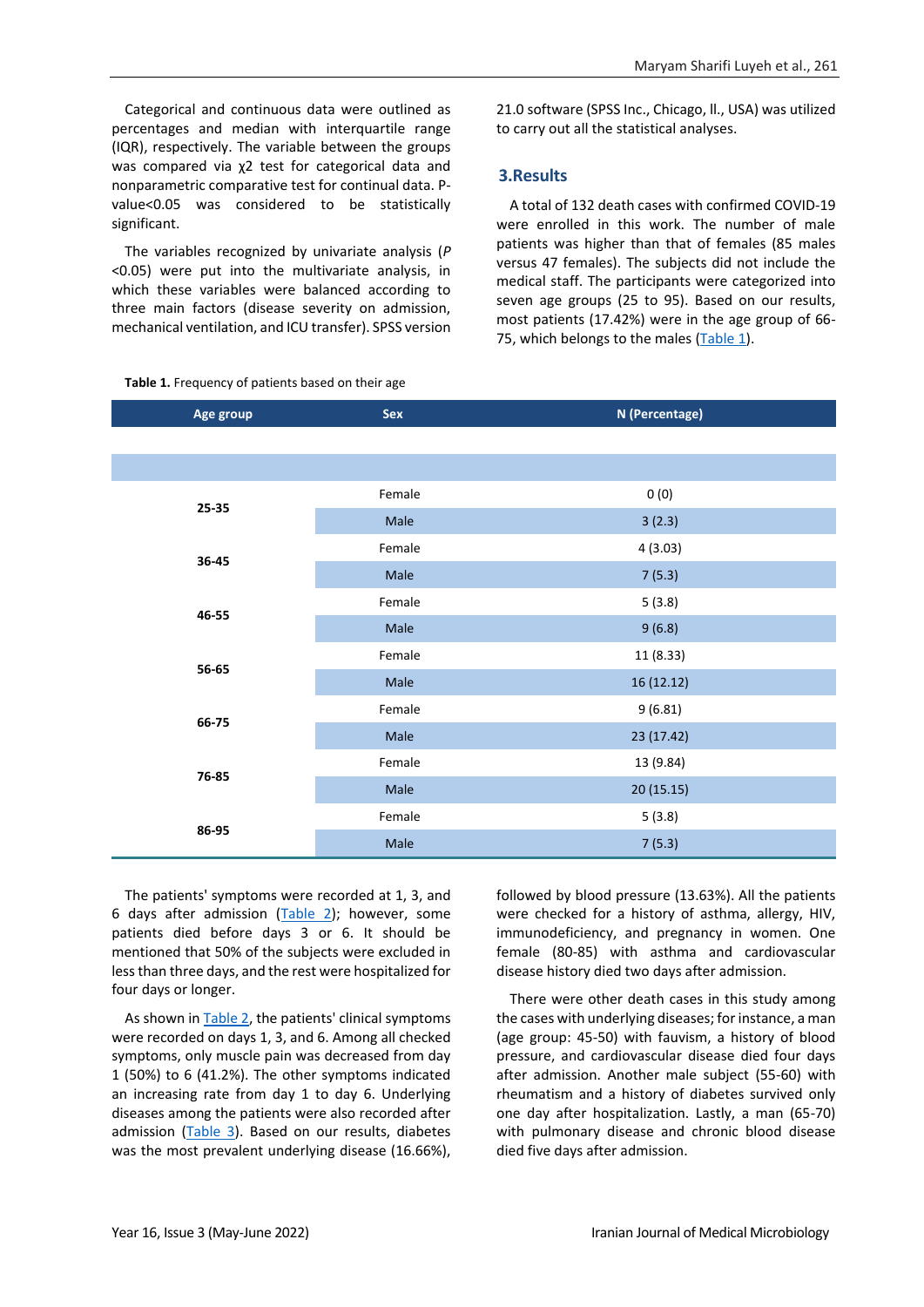<span id="page-3-0"></span>**Table 2.** Frequency of symptoms among studied patients at days 1, 3 and 6.

| <b>Symptoms</b>            | Day of record  | N(%)                   |
|----------------------------|----------------|------------------------|
|                            |                |                        |
|                            | Day 1          | 66 (50)                |
| <b>Muscle pain</b>         | Day 3<br>Day 6 | 33 (47.8)<br>14 (41.2) |
|                            | Day 1          | 93 (70.4)              |
| Dry cough                  | Day 3          | 48 (69.5)              |
|                            | Day 6          | 26 (76.5)              |
|                            | Day 1          | 39 (29.5)              |
| Anorexia                   | Day 3          | 23 (33.3)              |
|                            | Day 6          | 19 (55.9)              |
|                            | Day 1          | 56 (42.4)              |
| <b>Anosmia and Ageusia</b> | Day 3          | 31 (44.9)              |
|                            | Day 6          | 18 (52.9)              |
|                            | Day 1          | 54 (40.9)              |
| <b>Diarrhea</b>            | Day 3          | 30 (43.5)              |
|                            | Day 6          | 19 (55.9)              |
|                            | Day 1          | 43 (32.6)              |
| <b>Nausea and Vomiting</b> | Day 3          | 35 (50.7)              |
|                            | Day 6          | 24 (70.6)              |
|                            | Day 1          | 54 (40.9)              |
| <b>Headache</b>            | Day 3          | 31 (44.9)              |
|                            | Day 6          | 24 (70.6)              |
|                            | Day 1          | 56 (42.4)              |
| <b>Shortness of breath</b> | Day 3          | 41 (59.4)              |
|                            | Day 6          | 26 (76.5)              |
|                            | Day 1          | 72 (54.5)              |
| <b>Fever</b>               | Day 3          | 41 (59.4)              |
|                            | Day 6          | 27 (79.4)              |

Note: Survived patients on day 1, 132 patients, day 3, 69 and day 6, 34 patients

<span id="page-3-1"></span>**Table 3.** Frequency of underlying diseases among patients.

| <b>Underlying diseases</b>   | <b>Frequency</b><br>N(%) |
|------------------------------|--------------------------|
| <b>Pulmonary diseases</b>    | 12/132 (9.09)            |
| <b>Blood pressure</b>        | 18/132 (13.63)           |
| <b>Diabetes</b>              | 22/132 (16.66)           |
| Cardiovascular disease       | 10/132 (7.57)            |
| <b>Chronic renal disease</b> | 7/132 (5.30)             |
| Cancer                       | 7/132(5.30)              |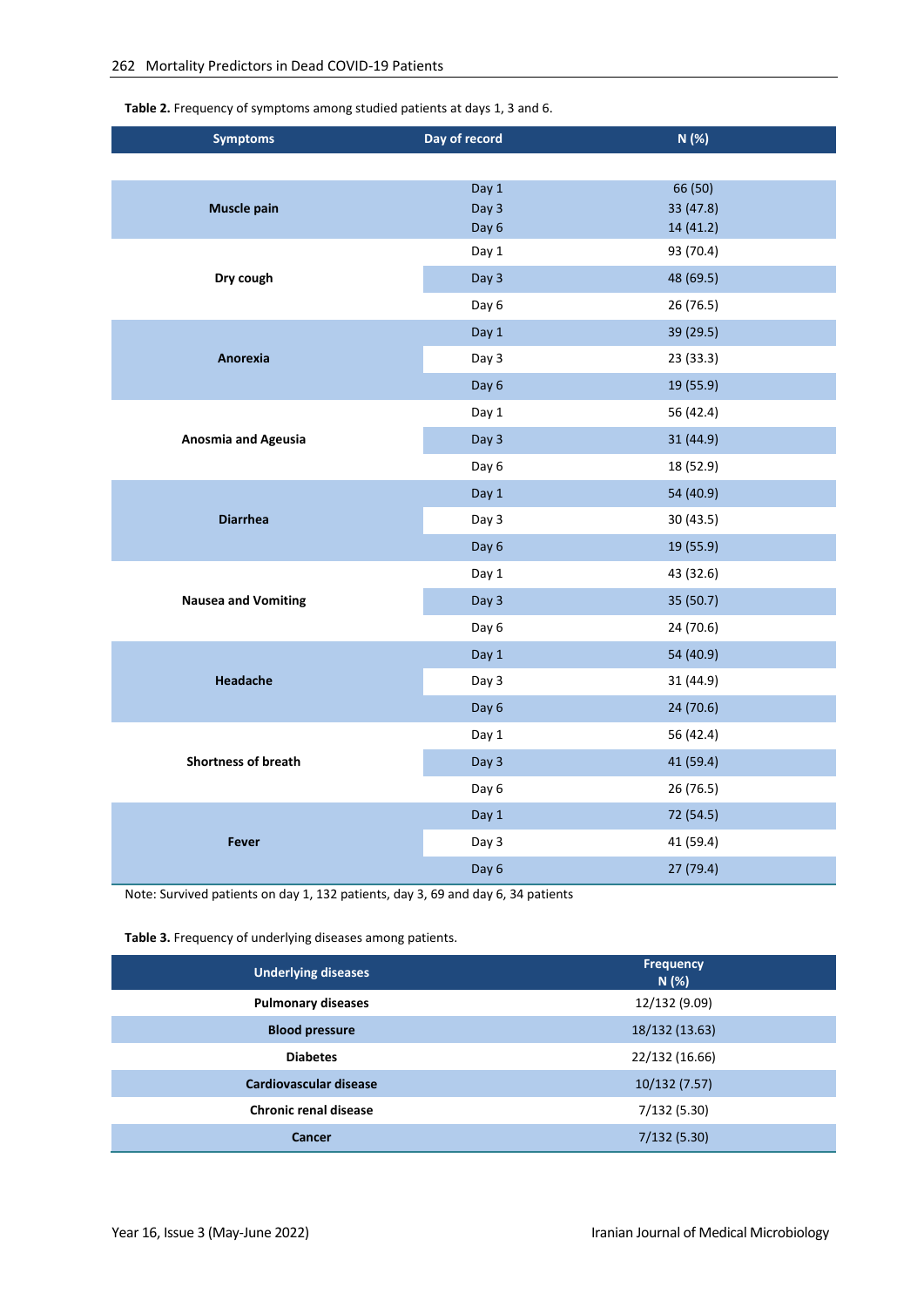Moreover, 5.3% of patients had lung cancer, colon cancer, and leukemia. Additionally, two cases had a history of surgery, and one patient with a history of kidney transplantation died nine days after admission. Three days after admission, 55.3% of the studied patients died, and 21.5% lived longer than six days.

According to the result of complete blood count, on the first day of hospital admission, 45.52% of the patients and 54.05% of the survived patients on the third day showed a rise in their leucocyte number (>9.5). On the sixth day of admission, there was an increase in the leucocyte number of 71.42% of the survived patients. Subsequently, with a rise in hospitalization, the number of patients with elevated leucocytes counts was higher. Reduction in lymphocytes was frequently observed in the patients. On the first, third, and sixth day of hospitalization, 71.87%, 86.95%, and 100% of the patients showed lymphopenia, respectively. Therefore, lymphopenia was associated with an increase in hospitalization duration. Other laboratory findings included platelet counts, PT, and PTT were normal [\(Table 4\)](#page-4-0).

<span id="page-4-0"></span>**Table 4.** Laboratory results of patients' samples at day 1, 3 and 6.

| <b>Laboratory Parameters</b>                       | Day 1             | Day 3             | Day 6              |
|----------------------------------------------------|-------------------|-------------------|--------------------|
| Leukocytes<br>$(x10^9)$ /L; normal range 3.5-9.5)  | $9.1(6.5-11.9)$   | $9.6(6.6-14.5)$   | 17.4 (7.95-21.30)  |
| Increased-No./total No. (%)<br>(>9.5)              | 56/123 (45.52)    | 20/37 (54.05)     | 15/21 (71.42)      |
| Lymphocyte percentage (%, normal range<br>$20-50)$ | $10(10-21)$       | $10(8-15)$        | $10(5.5-13)$       |
| Decreased-No./total No. (%)<br>( <b>20%</b> )      | 23/31 (71.87)     | 20/23 (86.95)     | 9/9(100)           |
| Platelet $(x10^3$ /uL; normal range 150-450)       | 205.5 (153.5-253) | 217 (149.5-300)   | 201 (91.5-294)     |
|                                                    |                   |                   |                    |
| PT (Sec; normal range<br>$11 - 13.5$               | 12.5(12-13.58)    | 13.5(12-15.25)    | 12.5(12-13.35)     |
| PTT (Sec; normal range<br>$28-40$                  | 30.5 (28-39)      | $36(28-45)$       | 32.5(28.25-52.5)   |
| BUN (mg/dL; normal range 13-43)                    | 26.5(20-41)       | 27(17.5-39.5)     | $31(21-72)$        |
| Creatinin (mg/dL; normal range<br>$0.6 - 1.3$      | $1.2(1.0-1.6)$    | $1.07(0.86-1.92)$ | $1.0(0.70-2.72)$   |
| Na (mEq/L; normal range 135-145)                   | 134(132-138)      | 135(132-140)      | 138(133-143)       |
| K (mEq/L; normal range<br>$3.5 - 5.3$              | $4.2(4-4.55)$     | $4(3.9-4.3)$      | $4.3(3.93 - 4.98)$ |

According to [Table 5,](#page-4-1) patients' LDH and ESR increased, with 94.64% of patients experiencing an LDH level above the normal range (>480) and 92.5% experiencing an ESR level above the normal range (>30). Furthermore, 42.85% and 44.73% had elevated ALT and AST levels, respectively. Finally, 89.47% of the patients underwent a PaO<sub>2</sub> level that was lower than normal, whereas 50% of them showed an increase in PaCO<sub>2</sub> (respiratory acidosis), and 62.5% represented a decrease in HCO<sub>3</sub> [\(Table 5\)](#page-4-1).

<span id="page-4-1"></span>**Table 5.** Base line Laboratory tests results according to patients' blood tests.

| Laboratory tests                                 | <b>Results</b><br>IQR: 50% (25% -75%) |
|--------------------------------------------------|---------------------------------------|
| LDH $(U/L;$ normal range<br>230-480)             | 954.5 (757.5-1386.25)                 |
| ALT (SGOT) (U/L; normal range Up to 37)          | 32 (24-70)                            |
| AST (SGPT) (U/L; normal range Up to 41)          | 37.5 (25.75-54.75)                    |
| ALP (U/L; normal range<br>80-306)                | 199 (142-292)                         |
| <b>Bilirubin (Total)</b><br>(mg/dl; normal range | $0.85(0.50-1.92)$                     |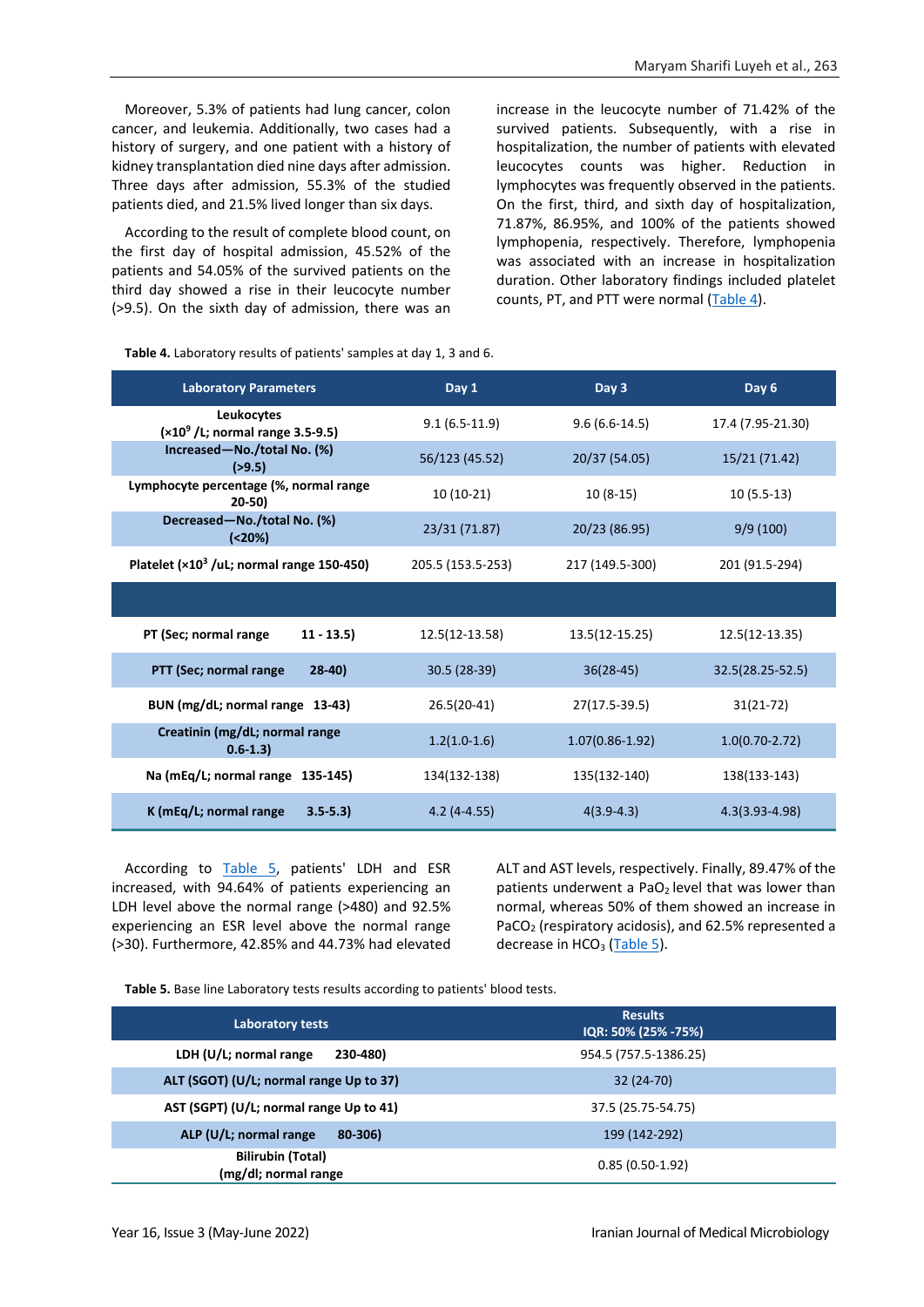| Laboratory tests                             | <b>Results</b><br>IQR: 50% (25% -75%) |
|----------------------------------------------|---------------------------------------|
| $0.3 - 1.2$                                  |                                       |
| Ca (mg/dL; normal range 8.6-10.3)            | $8.3(8.1 - 8.5)$                      |
| Mg (mg/dL; normal range<br>$1.53 - 2.5$      | $2.05(1.9-2.3)$                       |
| Blood pH (normal range 7.35-7.4)             | 7.27 (7.17-7.43)                      |
| PaO <sub>2</sub> (mmHg; normal range 80-100) | 27.05 (1.00-57.80)                    |
| PaCO <sub>2</sub> (mmHg; normal range 35-45) | 43.85 (30.83-51.95)                   |
| $HCO3$ (mEg/L; normal range 21-28)           | 19.5 (15.78-26.35)                    |
| <b>ESR 1hr</b><br>(mm/h; Up to 30)           | 72 (56.50-91.75)                      |

#### **4.Discussion**

In the present study, the data of 132 non-survived COVID-19 patients were collected from Razi Hospital in Rasht, Iran. The majority of subjects were in the age range of 66-75, which is older than patients' mean age stated by Zhang *et al*. (57 years) **(19)**, Wang *et al*. (56 years) **(19)**, and Chen *et al*. (55.5 years) **(20)**. According to M. Nikpour Aghdam *et al*. **(21)**, the majority of their cases were men, which is inconsistent with the results by Wan *et al*. **(22)**, Zhang *et al*. **(19)**, and S. Tian *et al*. **(22)**, reporting an equal range of male and female patients. Lower sensitivity to infection among women could be ascribed to the X chromosome and sex hormones, which have been suggested to play a role in innate and adaptive immunity **(23) (24)**.

On the contrary to other studies reporting fever as the most common symptom, dry cough (70.45%) was the most common symptom among studied patients herein. The prevalence of cough was similar to that in other reports **(19)**. Fever was observed in 54.54% of the patients, which is similar to that in the results of W. Guan *et al*. (25) (43.8%) and lower than that in the findings of Wang *et al*. **(19)**, Huang *et al*. **(26)**, and Zhang *et al*. **(19)**, reporting fever as the most prevalent symptom (>90%). In the present study, fever increased to 79.41% during hospitalization, which is in line with the report by Guan *et al*. **(25)** (88.7%).

Other symptoms, such as muscle pain and anorexia, were similar to those reported by Wang *et al*. **(19)**. Diarrhea (40.9%), vomiting, and nausea (32.57%) were common gastrointestinal signs in this study, while Wang *et al*. **(19)**stated that 20% to 25% of the patients experienced diarrhea. These symptoms developed during the course of the disease **(22)**.

Three patients had a history of surgery (2.27%); however, Zhang *et al*. **(27)** reported a 27.1% history of surgery among their studied patients. Diabetes was among the main underlying diseases (16.66%) in the studied patients, followed by high blood pressure (13.63%). Zhang *et al*. (**27)** stated high blood pressure

(30%) and diabetes (12.1%) followed by cardiovascular disease as the most determining underlying diseases.

Leucocyte count increased in 45.52% of the patients, which reached 71.42% during hospitalization; this is not in line with the report of Zhang *et al*. **(27)** and Wan *et al***.(22)** reporting that leucocyte count was in the normal range.

Lymphopenia was common in the studied patients herein (75.4%); this is in agreement with the study of Pingzheng Mo *et al*. (28) (73.5%). There was a positive correlation between hospitalization and increased lymphopenia among the subjects. In the current study, the platelet count was in the normal range. Nevertheless, Wan *et al*. **(22)** reported it to be 12% and 4% below and above the normal range, respectively.

Other laboratory findings, such as LDH, ALT, and AST levels, increased in the patients, which is in accordance with the study of Jin X, *et al*. **(29)** and Wan *et al*. **(22)**. ALP was also in the normal range among all the studied patients while ESR was elevated, indicating an impaired early liver function in the patients at a mild level; meanwhile, this impairment was more evident among severe cases.

This study had certain limitations; primarily, there were no data for all the studied days. Secondly, this work was conducted in a hospital; therefore, the results could be generalized if it were a multicenter study.

#### **5. Conclusion**

According to this study, the rate of mortality of COVID-19 was higher in older patients and males with a history of underlying diseases. The most prevalent underlying diseases were diabetes and blood pressure. The symptoms and clinical tests were exacerbated with a rise in hospitalization duration. Hepatic and renal enzymes were elevated during the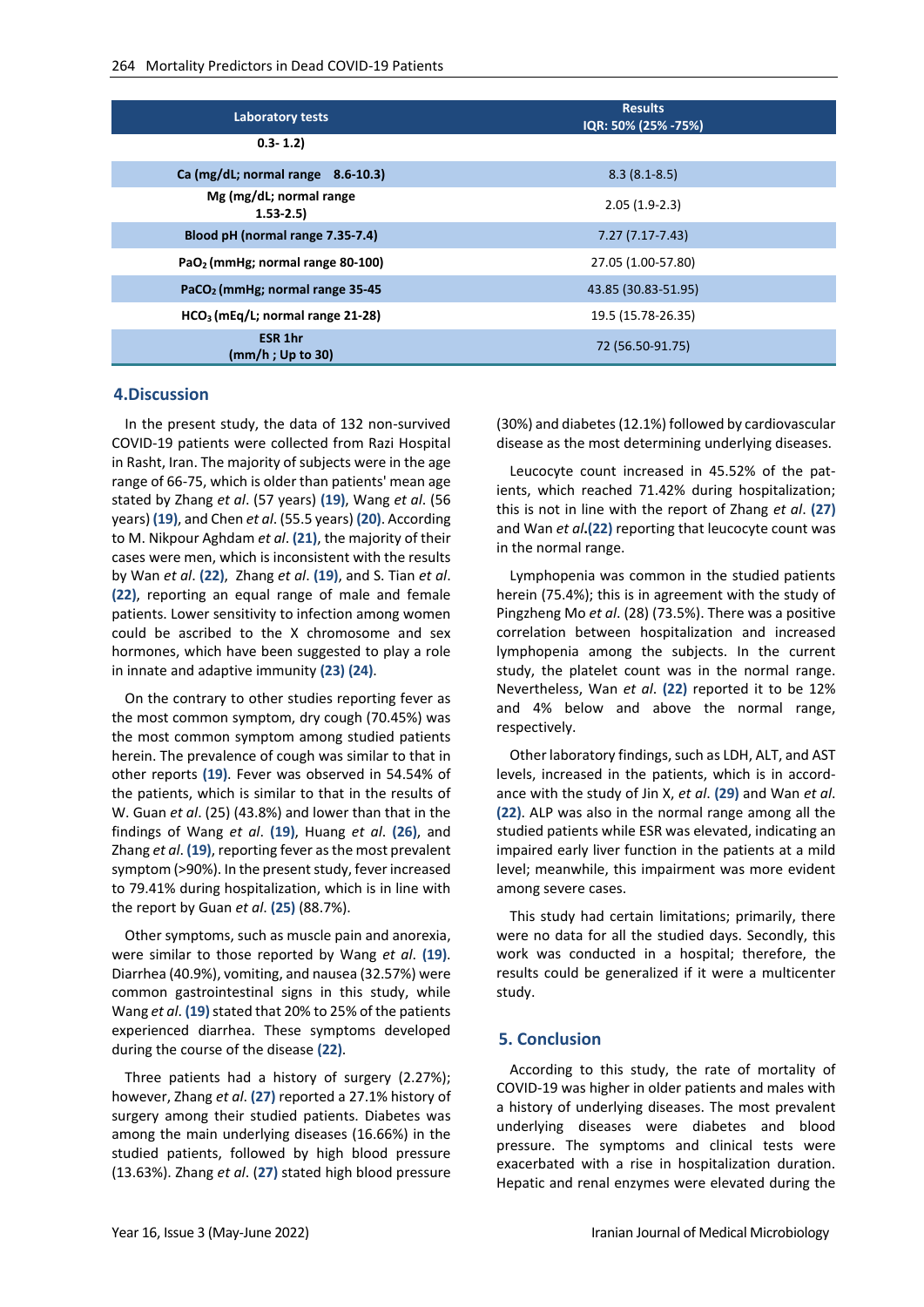disease, indicating damage to the organs. Lymphopenia and the increase of leucocyte count were highly frequent among the non-survived patients. These factors can be used as predictors of death in COVID-19 disease. Some patients infected with Coronavirus die due to the disease despite not having shown clinical symptoms, such as fever or cough.

# **Acknowledgment**

We thank all patients involved in this study. We would like to acknowledge all the healthcare

## **Reference**

- 1. Opriessnig T, Huang YW. Coronavirus disease 2019 (COVID‐19) outbreak: Could pigs be vectors for human infections? Xenotransplantation. 2020;27(2). [\[DOI:10.1111/xen.12591\]](https://doi.org/10.1111/xen.12591)
- 2. Rockett RJ, Arnott A, Lam C, Sadsad R, Timms V, Gray KA, et al. Revealing COVID-19 transmission in Australia by SARS-CoV-2 genome sequencing and agent-based modeling. Nat Med. 2020;26(9):1398-404. [\[DOI:10.1038/s41591-020-](https://doi.org/10.1038/s41591-020-1000-7) [1000-7\]](https://doi.org/10.1038/s41591-020-1000-7) [\[PMID\]](https://www.ncbi.nlm.nih.gov/pubmed/32647358)
- 3. Bchetnia M, Girard C, Duchaine C, Laprise C. The outbreak of the novel severe acute respiratory syndrome coronavirus 2 (SARS-CoV-2): A review of the current global status. J Infect Public Health. 2020;13(11):1601-10. [\[DOI:10.1016/j.jiph.2020.07.011\]](https://doi.org/10.1016/j.jiph.2020.07.011) [\[PMID\]](https://www.ncbi.nlm.nih.gov/pubmed/32778421) [\[PMCID\]](http://www.ncbi.nlm.nih.gov/pmc/articles/PMC7402212)
- 4. Rabi FA, Al Zoubi MS, Kasasbeh GA, Salameh DM, Al-Nasser AD. SARS-CoV-2 and coronavirus disease 2019: what we know so far. Pathogens. 2020;9(3):231. [\[DOI:10.3390/pathogens9030231\]](https://doi.org/10.3390/pathogens9030231) [\[PMID\]](https://www.ncbi.nlm.nih.gov/pubmed/32245083) [\[PMCID\]](http://www.ncbi.nlm.nih.gov/pmc/articles/PMC7157541)
- 5. Li B, Yang J, Zhao F, Zhi L, Wang X, Liu L, et al. Prevalence and impact of cardiovascular metabolic diseases on COVID-19 in China. Clin Res Cardiol. 2020;109(5):531-8. [\[PMID\]](https://www.ncbi.nlm.nih.gov/pubmed/32161990) [\[PMCID\]](http://www.ncbi.nlm.nih.gov/pmc/articles/PMC7087935) [\[DOI:10.1007/s00392-020-01626-9\]](https://doi.org/10.1007/s00392-020-01626-9)
- 6. Bohmwald K, Galvez N, Ríos M, Kalergis AM. Neurologic alterations due to respiratory virus infections. Front Cellular Neurosci. 2018;12:386. [\[DOI:10.3389/fncel.2018.00386\]](https://doi.org/10.3389/fncel.2018.00386) [\[PMID\]](https://www.ncbi.nlm.nih.gov/pubmed/30416428) [\[PMCID\]](http://www.ncbi.nlm.nih.gov/pmc/articles/PMC6212673)
- 7. Blume C, Jackson CL, Spalluto CM, Legebeke J, Nazlamova L, Conforti F, et al. A novel ACE2 isoform is expressed in human respiratory epithelia and is upregulated in response to interferons and RNA respiratory virus infection. Nature Genet. 2021;53(2):205-14. [\[DOI:10.1038/s41588-020-00759-x\]](https://doi.org/10.1038/s41588-020-00759-x) [\[PMID\]](https://www.ncbi.nlm.nih.gov/pubmed/33432184)

professionals who helped and took care of the patients with COVID-19 for their great effort, especially in Razi hospital in Rasht, North of Iran.

# **Funding**

None.

# **Conflict of Interest**

None declared.

- 8. Liaskou E, Hirschfield GM, Gershwin ME, editors. Mechanisms of tissue injury in autoimmune liver diseases. Seminars in immunopathology; 2014: Springer. [\[DOI:10.1007/s00281-014-0439-3\]](https://doi.org/10.1007/s00281-014-0439-3) [\[PMID\]](https://www.ncbi.nlm.nih.gov/pubmed/25082647)
- 9. Chen L, Deng H, Cui H, Fang J, Zuo Z, Deng J, et al. Inflammatory responses and inflammationassociated diseases in organs. Oncotarget. 2018;9(6):7204-18. [\[PMID\]](https://www.ncbi.nlm.nih.gov/pubmed/29467962) [\[PMCID\]](http://www.ncbi.nlm.nih.gov/pmc/articles/PMC5805548) [\[DOI:10.18632/oncotarget.23208\]](https://doi.org/10.18632/oncotarget.23208)
- 10. Li K, Fang Y, Li W, Pan C, Qin P, Zhong Y, et al. CT image visual quantitative evaluation and clinical classification of coronavirus disease (COVID-19). Eur Radiol. 2020;30(8):4407-16. [\[PMID\]](https://www.ncbi.nlm.nih.gov/pubmed/32215691) [\[PMCID\]](http://www.ncbi.nlm.nih.gov/pmc/articles/PMC7095246) [\[DOI:10.1007/s00330-020-06817-6\]](https://doi.org/10.1007/s00330-020-06817-6)
- 11. Wu YC, Chen CS, Chan YJ. The outbreak of COVID-19: An overview. J Chin Med Assoc. 2020;83(3):217-20. [\[PMID\]](https://www.ncbi.nlm.nih.gov/pubmed/32134861) [\[PMCID\]](http://www.ncbi.nlm.nih.gov/pmc/articles/PMC7153464) [\[DOI:10.1097/JCMA.0000000000000270\]](https://doi.org/10.1097/JCMA.0000000000000270)
- 12. Fan L, Fang M, Li Z, Tu W, Wang S, Chen W, et al. Radiomics signature: a biomarker for the preoperative discrimination of lung invasive adenocarcinoma manifesting as a ground-glass nodule. Eur Radiol. 2019;29(2):889-97. [\[DOI:10.1007/s00330-018-5530-z\]](https://doi.org/10.1007/s00330-018-5530-z) [\[PMID\]](https://www.ncbi.nlm.nih.gov/pubmed/29967956)
- 13. Helms J, Tacquard C, Severac F, Leonard-Lorant I, Ohana M, Delabranche X, et al. High risk of thrombosis in patients with severe SARS-CoV-2 infection: a multicenter prospective cohort study. Intensive Care Med. 2020;46(6):1089-98. [\[DOI:10.1007/s00134-020-06062-x\]](https://doi.org/10.1007/s00134-020-06062-x) [\[PMID\]](https://www.ncbi.nlm.nih.gov/pubmed/32367170) [\[PMCID\]](http://www.ncbi.nlm.nih.gov/pmc/articles/PMC7197634)
- 14. Hopman J, Allegranzi B, Mehtar S. Managing COVID-19 in Low- and Middle-Income Countries. Jama. 2020;323(16):1549-50. [\[DOI:10.1001/jama.2020.4169\]](https://doi.org/10.1001/jama.2020.4169) [\[PMID\]](https://www.ncbi.nlm.nih.gov/pubmed/32176764)